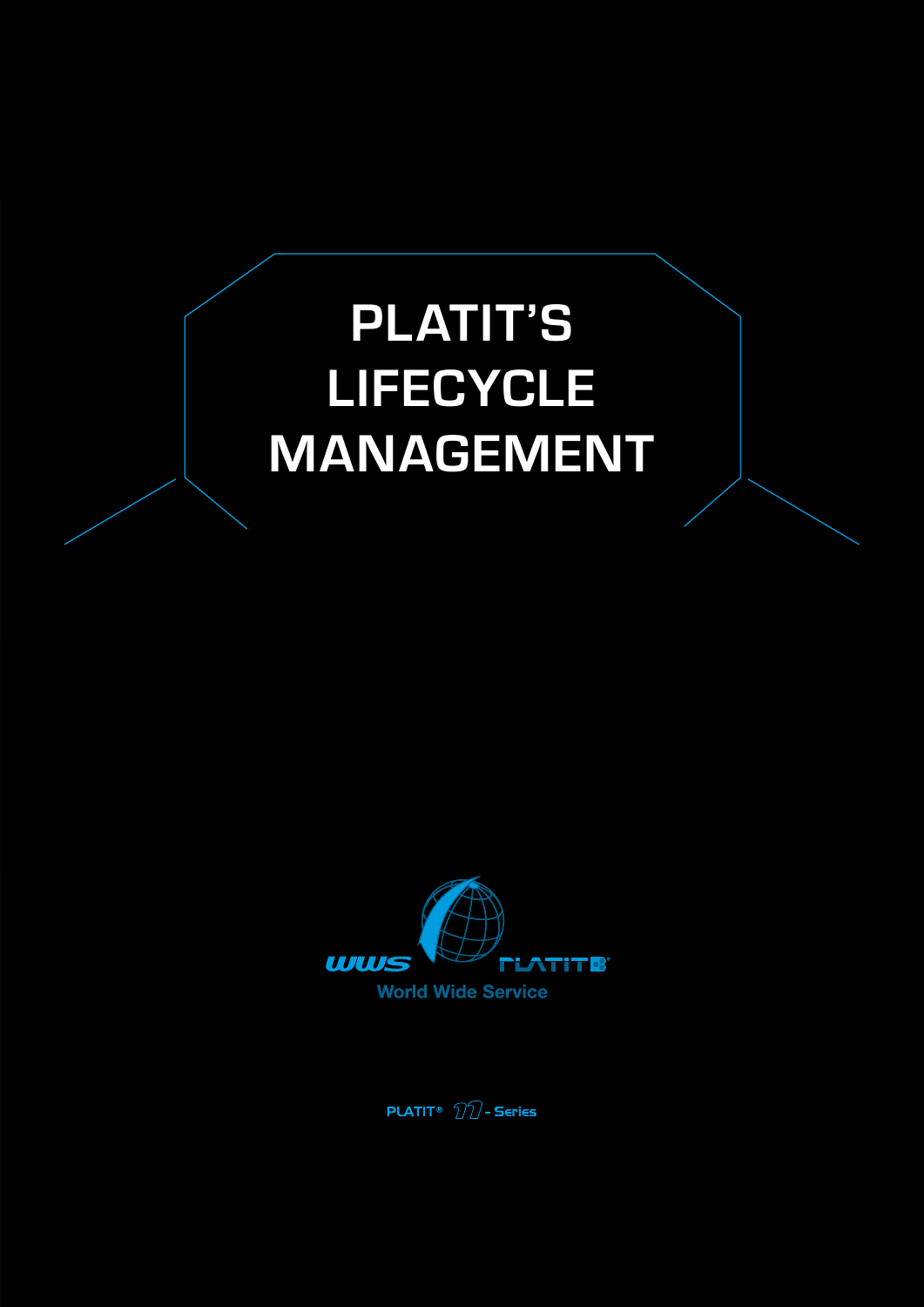## **Service concept**

PLATIT's lifecycle management strategy is focused on customer satisfaction and high-quality support.

After a PLATIT coating unit has been installed, that information will be entered into an online service database and the access information will be sent to the customer. In the online service database, customers can find information on spare parts, drawings, the service history and service status of their machine as well as contact information for their technical advisor to make targeted problem-solving possible.

PLATIT serves customers around the world in all time zones. The central warehouses in the Czech Republic, Switzerland, the United States and China guarantee

short delivery times and short supply routes for spare parts. The service teams at these locations ensure first-level support and can be reached via the hotline.

#### **Over the lifetime of a PLATIT PVD coating unit, the following service products will be offered:**

- Cathode exchange
- Premium Plus Package with additional service options
- Hotline support
- Remote diagnostics and maintenance
- Process support according to the application
- Standard and customer-specific training programs on request at the customer's or PLATIT's site

## **Premium-Plus-Paket\_Worldwide**



When purchasing a PLATIT coating unit, customers can sign for a Premium Plus Package with the aim of increasing OEE (overall equipment efficiency). Over the duration of the contract, this includes:

- 24 months warranty
- 4 × service technician dispatch after 6, 12, 18 and 24 months with spare part sets
- Support via hotline and internet
- Working hours and travel costs of service technicians

In the first two years, the Premium Plus Package guarantees maximum uptime of the coating system, maximum planning security, cost transparency with reduced maintenance costs and improved performance at a consistent coating quality.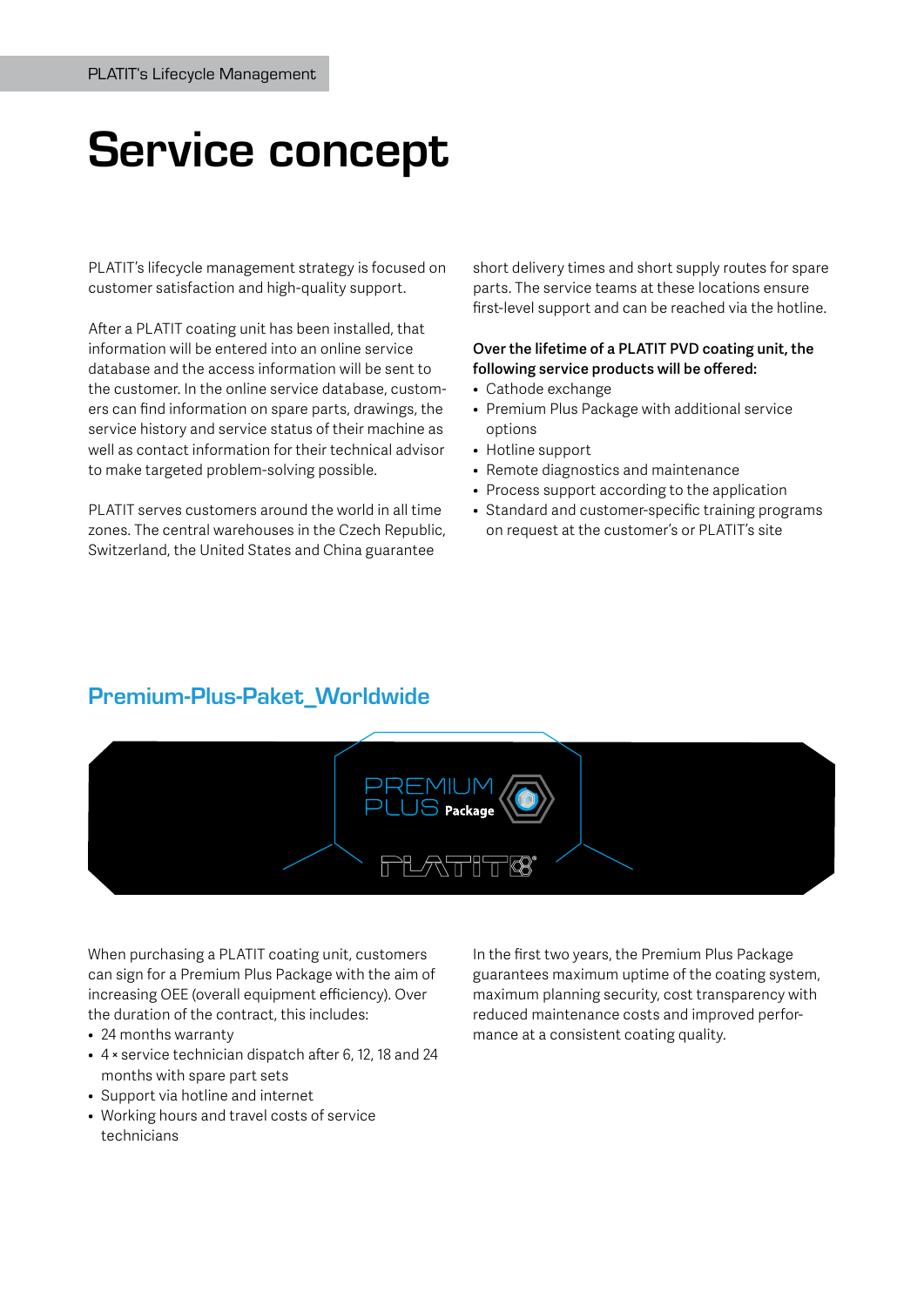### **Cathode exchange of Pi coating units**

PLATIT takes care of transporting the new cathodes Exchanging cathodes has been made very easy for PLATIT customers. To avoid storage costs for them, and recycling the target material in an environ-

**Process of cathode exchange** 

Cathode Exchange Centers. mentally friendly manner. PLATIT guarantees the exchange and quality of the target and will provide customers with information on how the cathode exchange can be carried out quickly. All the rotating cathodes in PLATIT's Pi coating units have a lifetime warranty when regularly exchanged in PLATIT

- 1. The customer reports the need for cathode exchange
- 2. PLATIT ships the new cathode to the customer within 24 hours
- 3. After receiving the new cathode, the customer returns the old one
- 4. Receipt of the old, used cathode at PLATIT  $\frac{1}{2}$  and  $\frac{1}{2}$  and  $\frac{1}{2}$  and  $\frac{1}{2}$  and  $\frac{1}{2}$  and  $\frac{1}{2}$  and  $\frac{1}{2}$  and  $\frac{1}{2}$  and  $\frac{1}{2}$  and  $\frac{1}{2}$  and  $\frac{1}{2}$  and  $\frac{1}{2}$  and  $\frac{1}{2}$  and  $\frac{1}{2}$  and  $\frac{1}{2}$  and  $\frac{1}{2}$  a
- 5. Disassembly of the cathode, recycling of the target
- 6. Replacement of all wearing parts to refurbish the cathode
- 7. Checking of the mechanical functions, adjustment of the magnetic field and installing of a new target
- 8. After long-term vacuum testing, examination of the cathode under industrial production conditions
- 9. The cathode is reused only when optimum burn-in can be guaranteed

**PLATIT has service organizations in Europe, North America and Asia with 4 Cathode Exchange Centers (CEC) worldwide:**

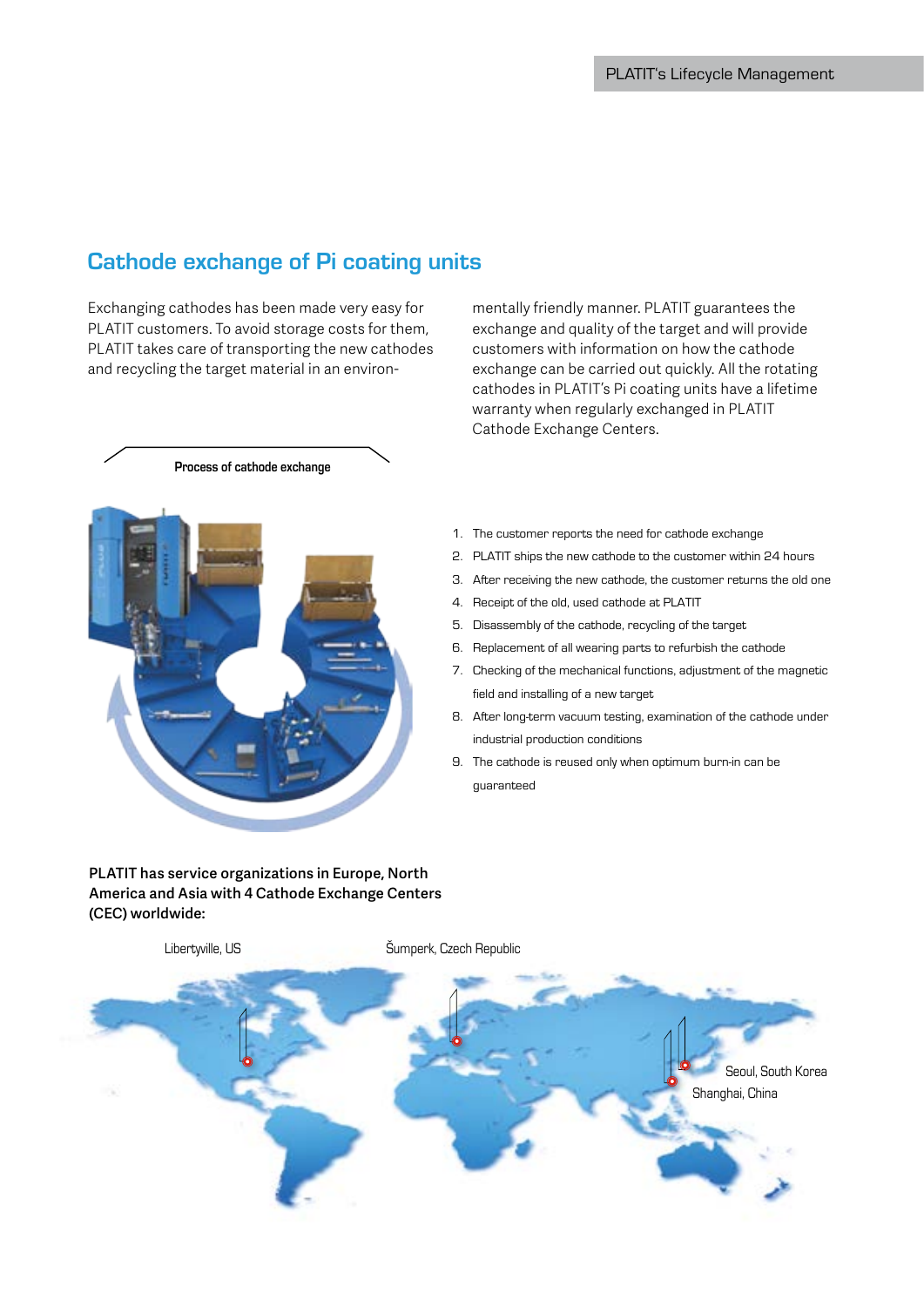## **Sales partners & agents**

#### **Germany**

AR Industrievertretungen Lautlinger Weg 5 DE-70567 Stuttgart germany@platit.com + 49 711 7187 6340

#### **India**

PLATIT Sales Z-204 Gokul Garden, Thakur Complex Kandivali (East), IND-400101 Mumbai india@platit.com + 91 9833 6773 08

#### **Italy**

PLATIT Sales Via Ruschetta 2 IT-23898 Imbersago (Lecco) italy@platit.com + 39 349 78 16 747

#### **Japan**

YKT CORPORATION 7 – 5, Yoyogi 5-chome, Shibuya-ku JPN-151-8567 Tokyo japan@platit.com + 81 3 3467 1270

#### **Korea**

SQ Tech Co., Ltd. C-1001, 283 Bupyeong-daero Bupyeong-Gu, Incheon KR-21315 korea@platit.com + 82 32 623 7800-6 Fax: + 82 32 623 7807

#### **Mexico**

Presotec S.A. Av. del Parque 216 Regio Parque Industrial MX-66600 Cd. Apodaca, N.L. mexico@platit.com + 52 81 8375 4220

#### **Poland**

**Technolutions** Ul. Jana Pawła II 52 / 56 PL-99-400 Łowicz poland@platit.com + 48 606 440 718

#### **Turkey**

Erde Dıs¸ Ticaret Ltd. S¸ ti. Egitim Mah. Eylül Sk. Aydin Is Mrk. Nr.: 2 D: 4 TR-34722 Hasanpas¸ a, Kadıköy, Istanbul turkey@platit.com + 90 216 330 2400

#### **United Kingdom**

Advanced Grinding Solutions Ltd. Unit 80, Hotchkiss Way Binley Industrial Estate UK-CV3 2RL Coventry, West Midlands uk@platit.com + 44 24 7622 6611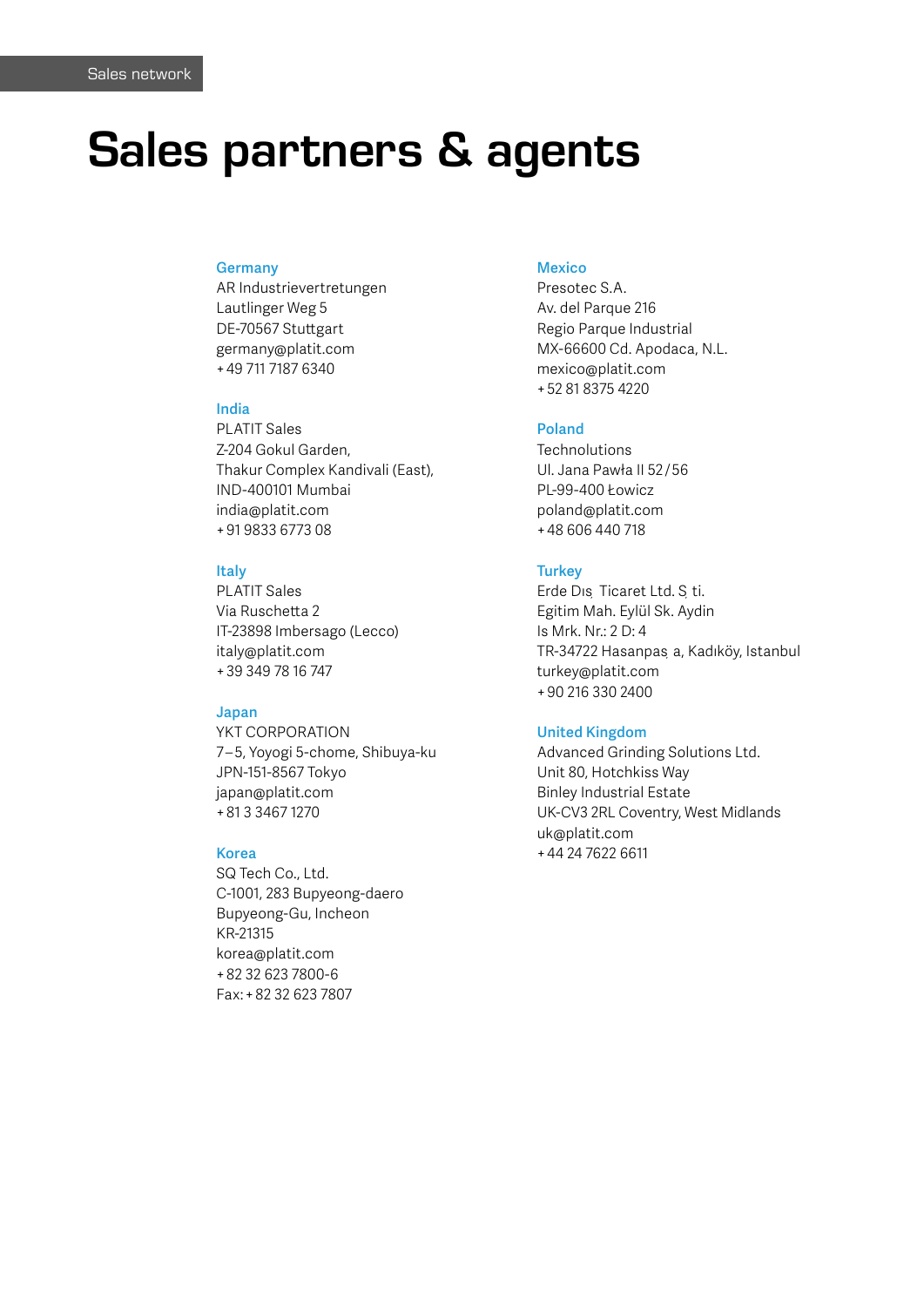### VISIT US AT: WWW.PLATIT.COM